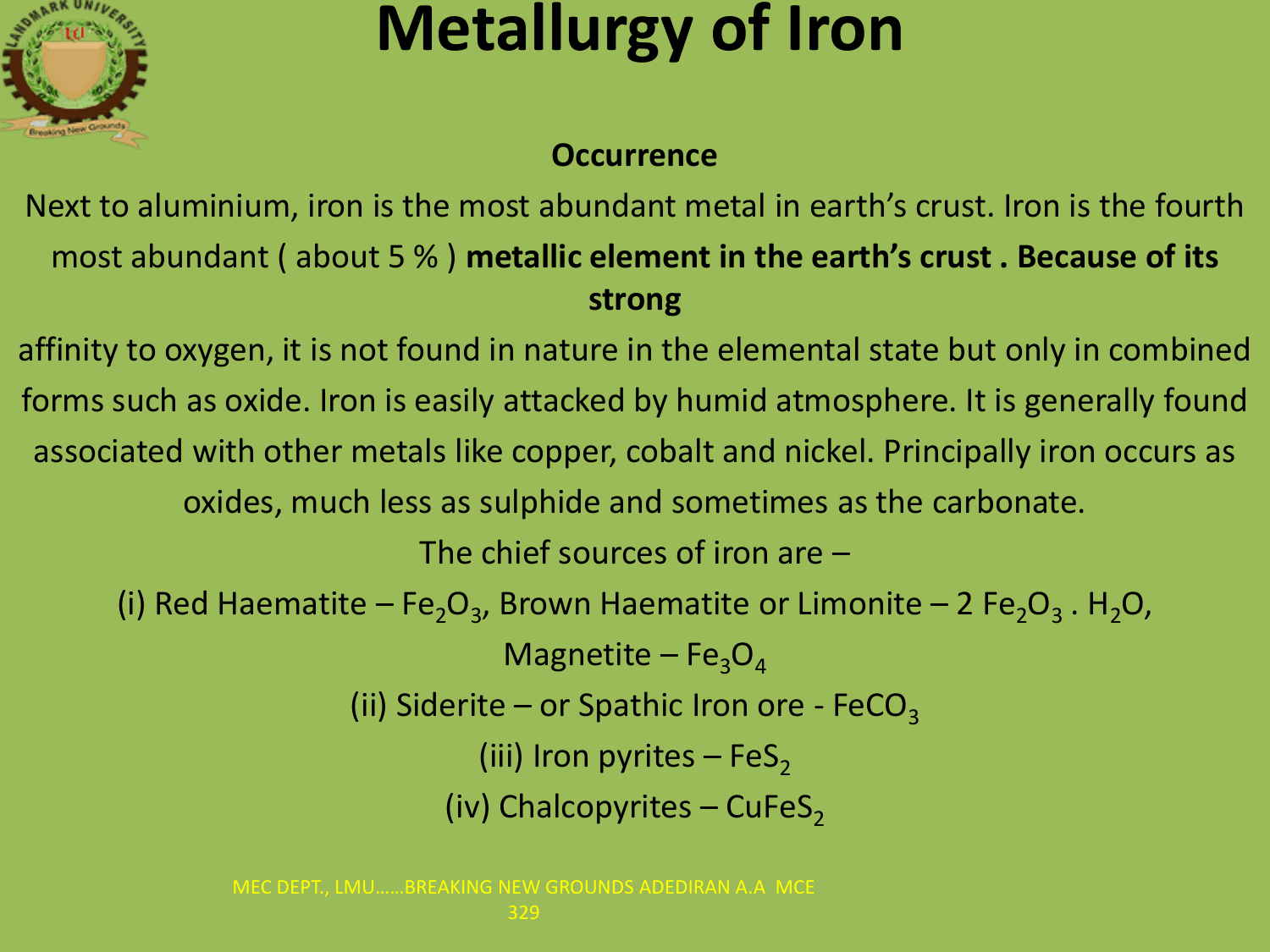

#### **Commercial forms of iron**

There are three commercial forms of iron .

(i) Cast or Pig iron – It is the most impure form of iron. It contains about 1.5 % to 4.5 % carbon. Other impurities like Si, P, Mn and S are present up to about 1.5 %. (ii) Wrought or Malleable iron  $-$  It is the purest form of iron. It contains about 0.2 % carbon.

(iii) Steel – It is an alloy of iron with carbon and other elements like manganese, silicon and phosphorus. It is midway between cast and wrought iron as far as impurities are concerned. It contains 0.1 to 1.5 % carbon.

The three varieties differ from each other mainly in their carbon content.

The first step in the extraction of iron is the production of pig or cast iron which is subsequently used in making wrought iron or steel.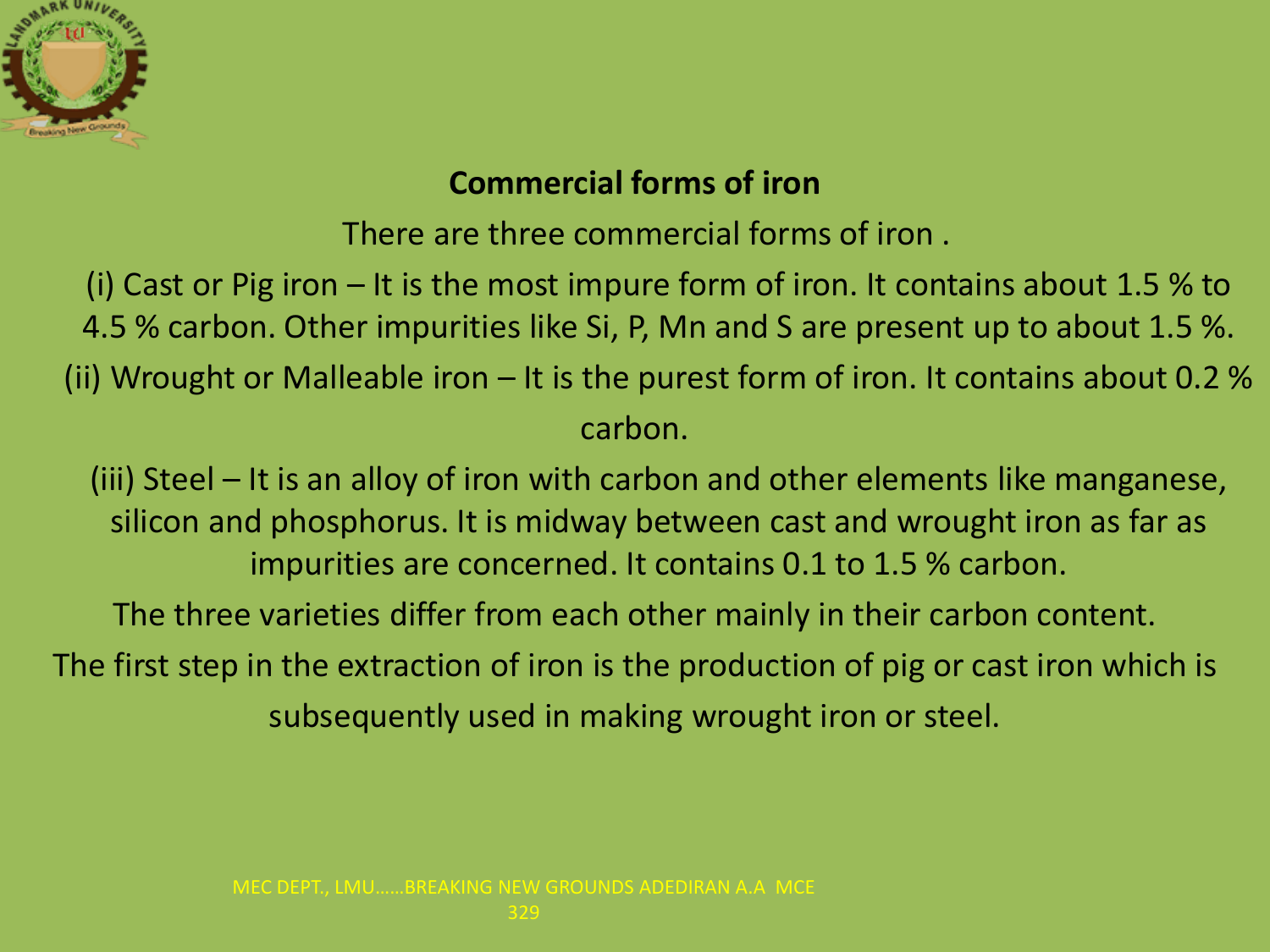

### **Extraction of iron**

- The extraction of iron is **pyrometallurgy. It is the extractive metallurgy which consists** of the thermal treatment given to minerals or ores to recover the metal. The process involves chemical reactions at elevated temperature.
- The process of extraction of iron is fundamentally very simple as it consists essentially of the reduction of iron oxide by carbon. But as molten iron dissolves carbon and other impurities, iron obtained is impure and is known as pig iron or cast iron. The ore ( red haematite or hydrated oxide or carbonate ) is calcined in shallow kilns to remove moisture, carbon dioxide etc. The ore thereby becomes porous and is then more easily reduced in the blast furnace.
- Iron is normally extracted from its oxide ore called haematite and rarely extracted from carbonate ore called siderite. Iron pyrite is an important source of sulphur and therefore it is not used in the extraction of iron. The extraction of iron involves following steps.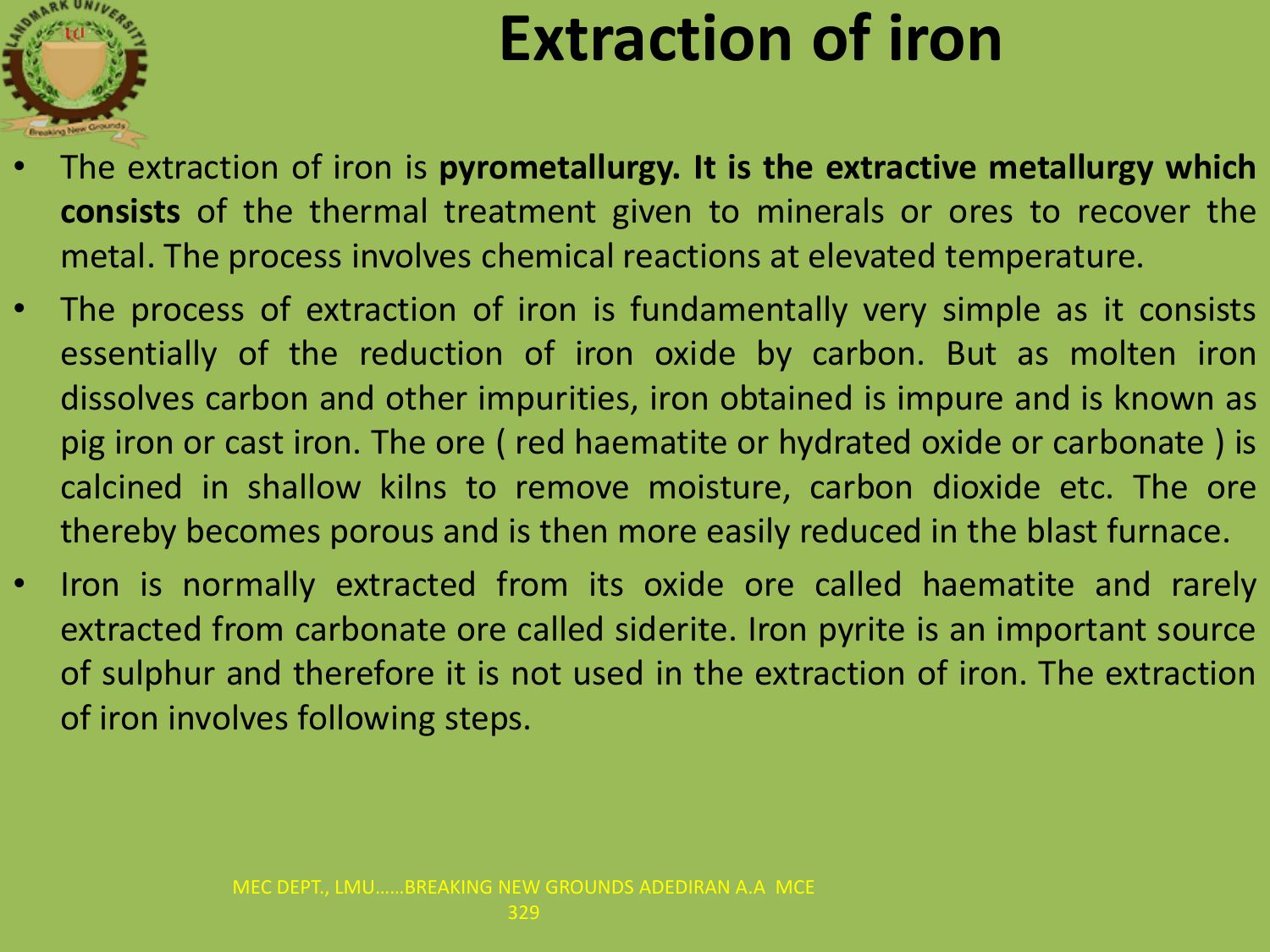

### **Manufacture of cast iron**

It is done in following steps.

#### (i) **Washing and concentration or dressing of the ore**

Haematite ore is washed with water. It is subjected to magnetic separation. The ore being magnetic in nature, falls apart as a separate heap. This way the ore becomes rich in oxide of iron. It is then broken into small pieces of 1" to 2" size, screened and shifted. This helps to remove gangue. Due to washing, silicious impurities are removed. The ore is thus concentrated.

#### (ii) **Preliminary roasting and calcinations**

The concentrated ore is roasted and calcined with a little coal in shallow kiln

#### ( furnace ) in excess air. Following changes take place during roasting and calcinations.

(i) Moisture escapes as steam and organic matter present burns off to give CO<sub>2</sub> and sulphur and arsenic are oxidized to form their volatile oxides  $SO_2$  and  $As_2O_3$ respectively.

(ii) Ferrous oxide is converted to ferric oxide which avoids formation of ferrous silicate In the slag during smelting and (iii) The mass becomes porous and thus makes it more suitable for reduction to metallic iron. Following reactions take place.

 $\mathsf{Fe}_2\mathsf{O}_3$ . 3H $_2\mathsf{O} \ni \mathsf{Fe}_2\mathsf{O}_3$  + 3 H $_2\mathsf{O} \uparrow$  ; FeCO $_3 \rightarrow$  FeO + CO $_2 \uparrow$  ;

4 FeO +  $O_2 \rightarrow 2$  Fe<sub>2</sub>O<sub>3</sub>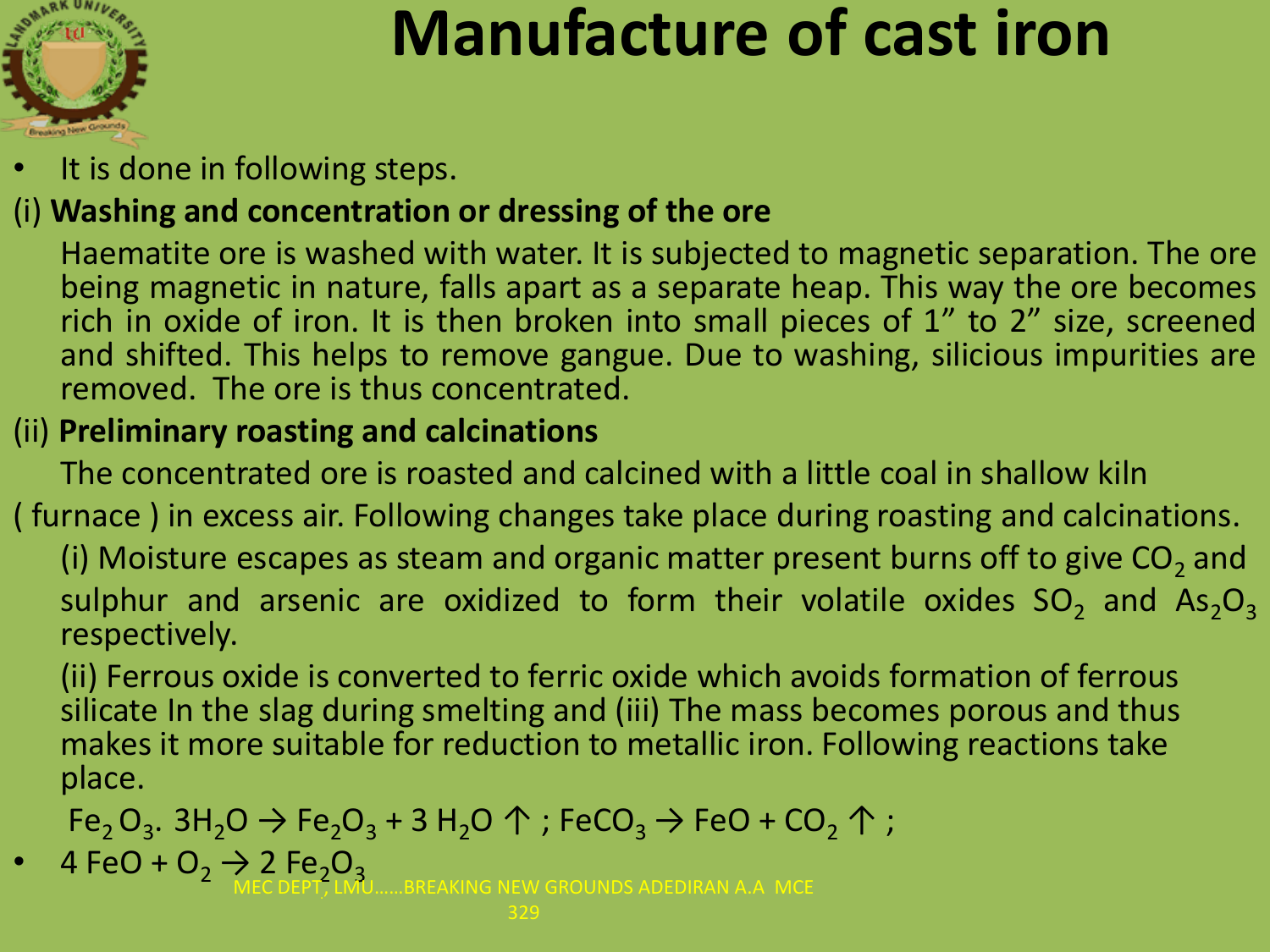

## (iii) **Reduction or smelting in a Blast Furnace**

The roasted and calcined ore ( 8 parts ) is mixed with coke ( 4 parts ) which acts as a reducing agent and limestone ( 1 part ) which acts as a flux. The mixture is introduced in a tall **Blast Furnace. The blast furnace has two functions (i) to reduce the** ore to metallic iron and (ii) to remove the impurities in the form of slag.

#### **Description of Blast Furnace**

a) It consists of an outer shell which is made of steel plates riveted ( fastened ) together.

From inside it sis lined with fire bricks. ( Refer Figure )

b) It is about 15' to 120' tall. ( The height varies from place to place. ) It is 15' to 24' in diameter at the wider end near the bottom. ( boshes, lower cone ) It is kept in a vertical position with the help of iron columns.

c) In its lower part, the furnace gradually narrows down below the boshes. The lower part of the furnace is called **hearth (floor ) or crucible where molten iron and slag is** collected.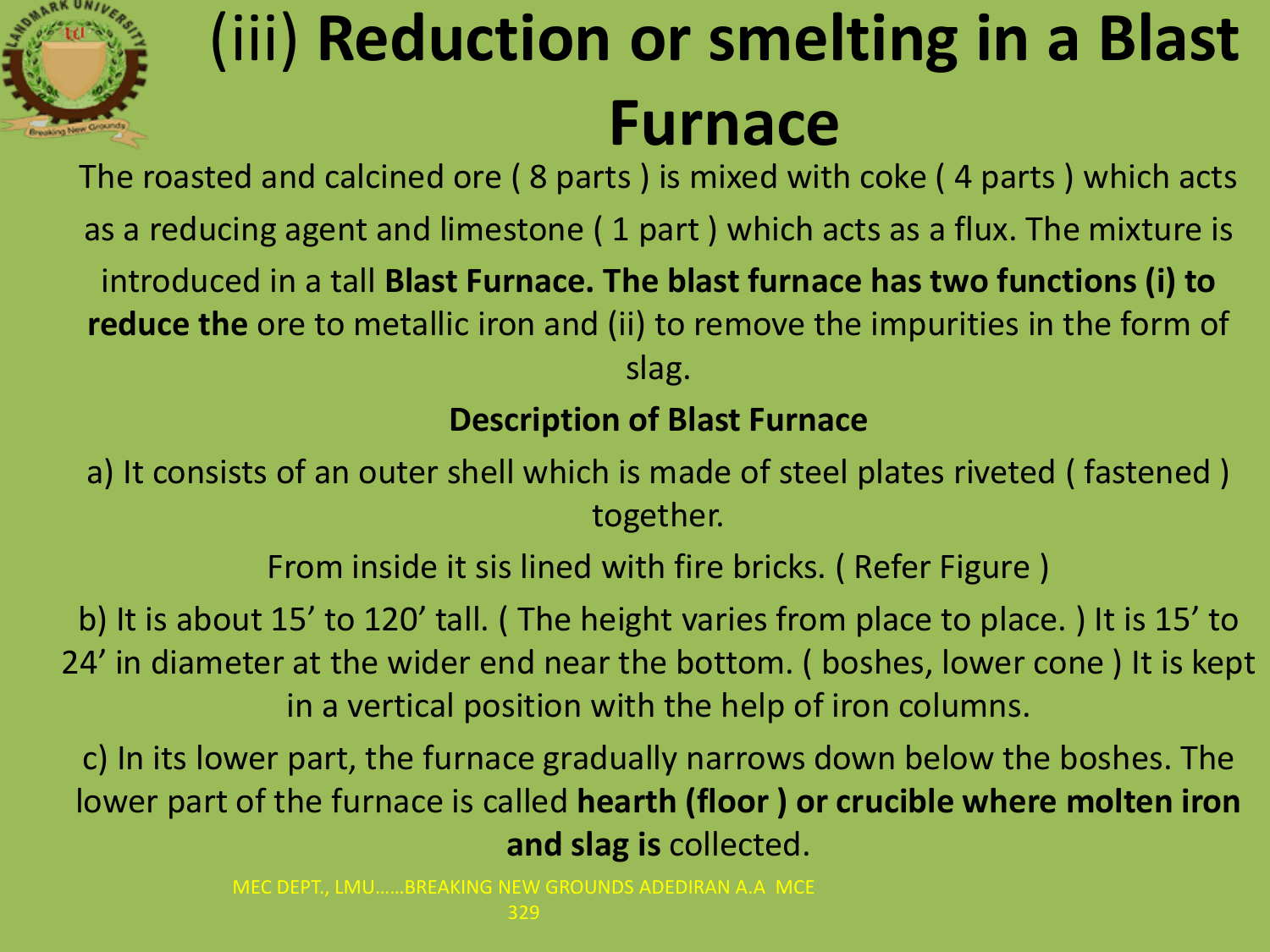

d) The mouth of the furnace i.e. the top is closed by a **double cup and cone arrangement** through which the mixture ( called **charge ) of the calcined ore, limestone and coke is** fed from time to time. The hot gases escape through the flue. ( Refer diagram ) e) The cone is made of iron and is kept tight against the top of the furnace being counterpoised by weights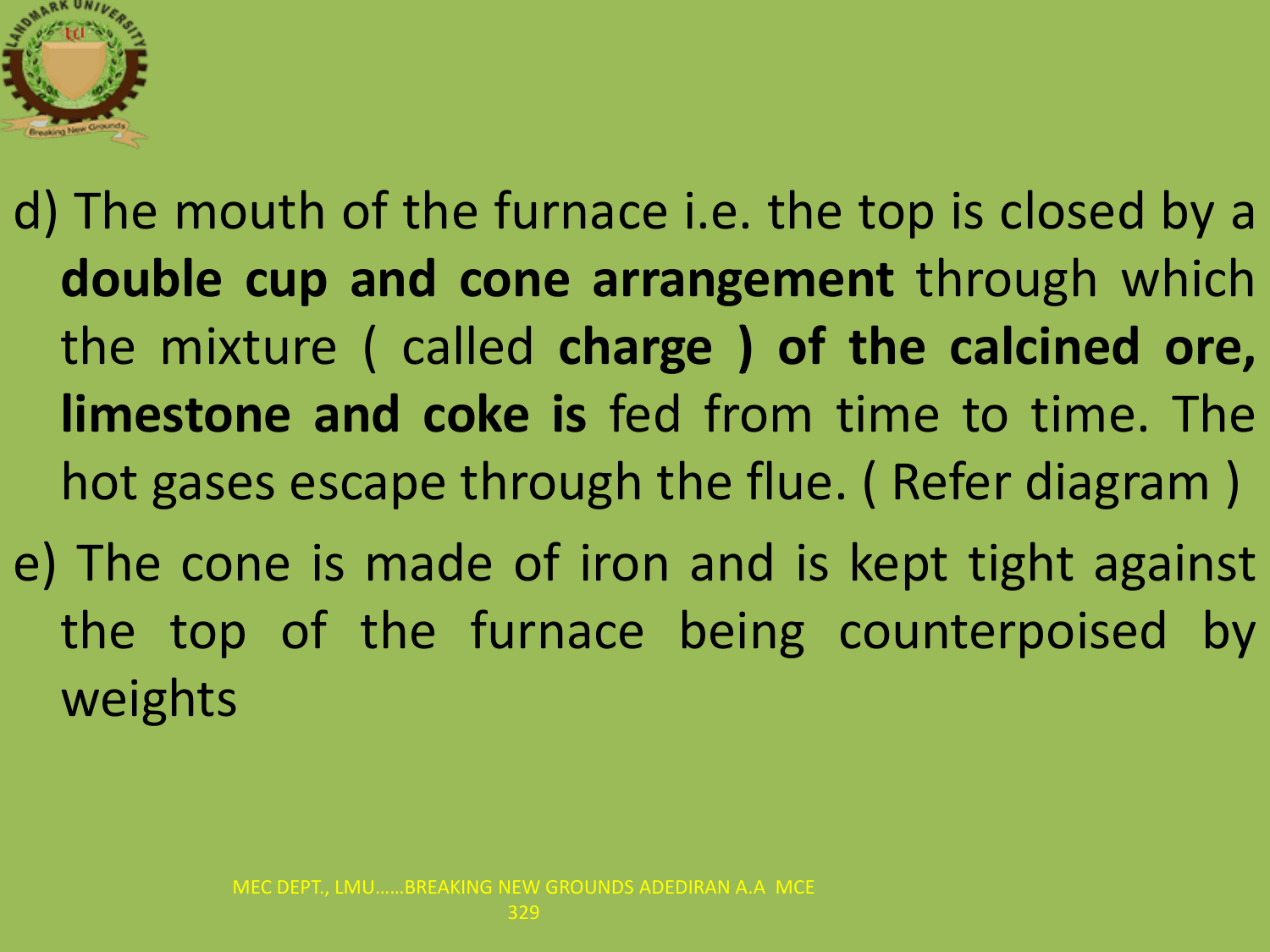

### **Blast Furnace**



329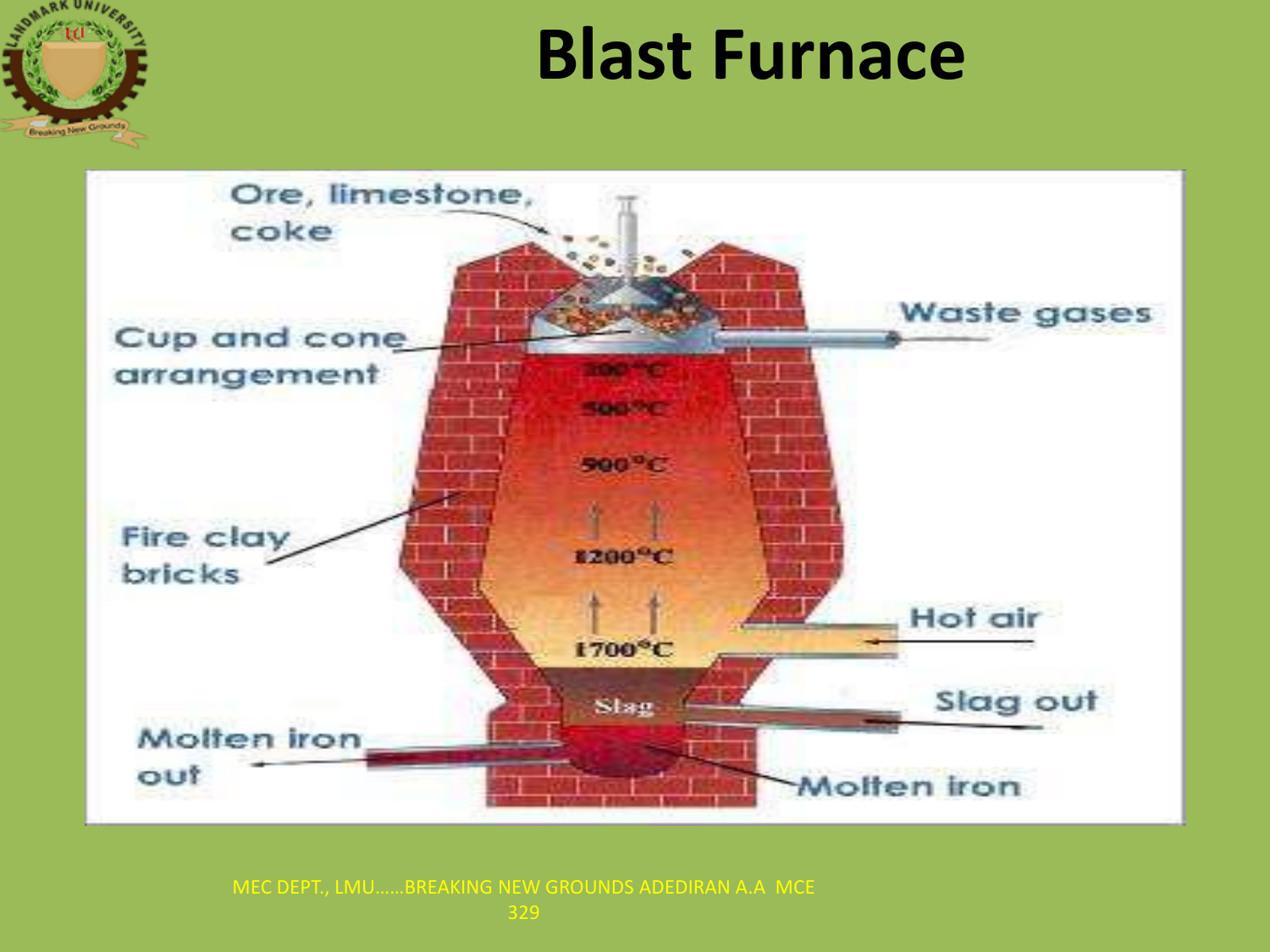

- f) A blast of hot and dry air, obtained by hot gases, escaping from the blast furnace itself and freed from dust in a scrubber , is blown into the furnace , just above the **hearth** by a number of water-cooled pipes, called **tuyeres or twyers ( pipe rings).**
- g) Near the bottom of the furnace, there are two outlets on opposite sides, one for the removal of slag ( called slag hole ) and the other for taking out molten metal ( called metal hole or tap hole ).
	- h) The temperature of the furnace is not constant in all the parts. It is maximum at the hearth ( about 17000C ) and decreases slowly towards the throat of the furnace ( about 3000C )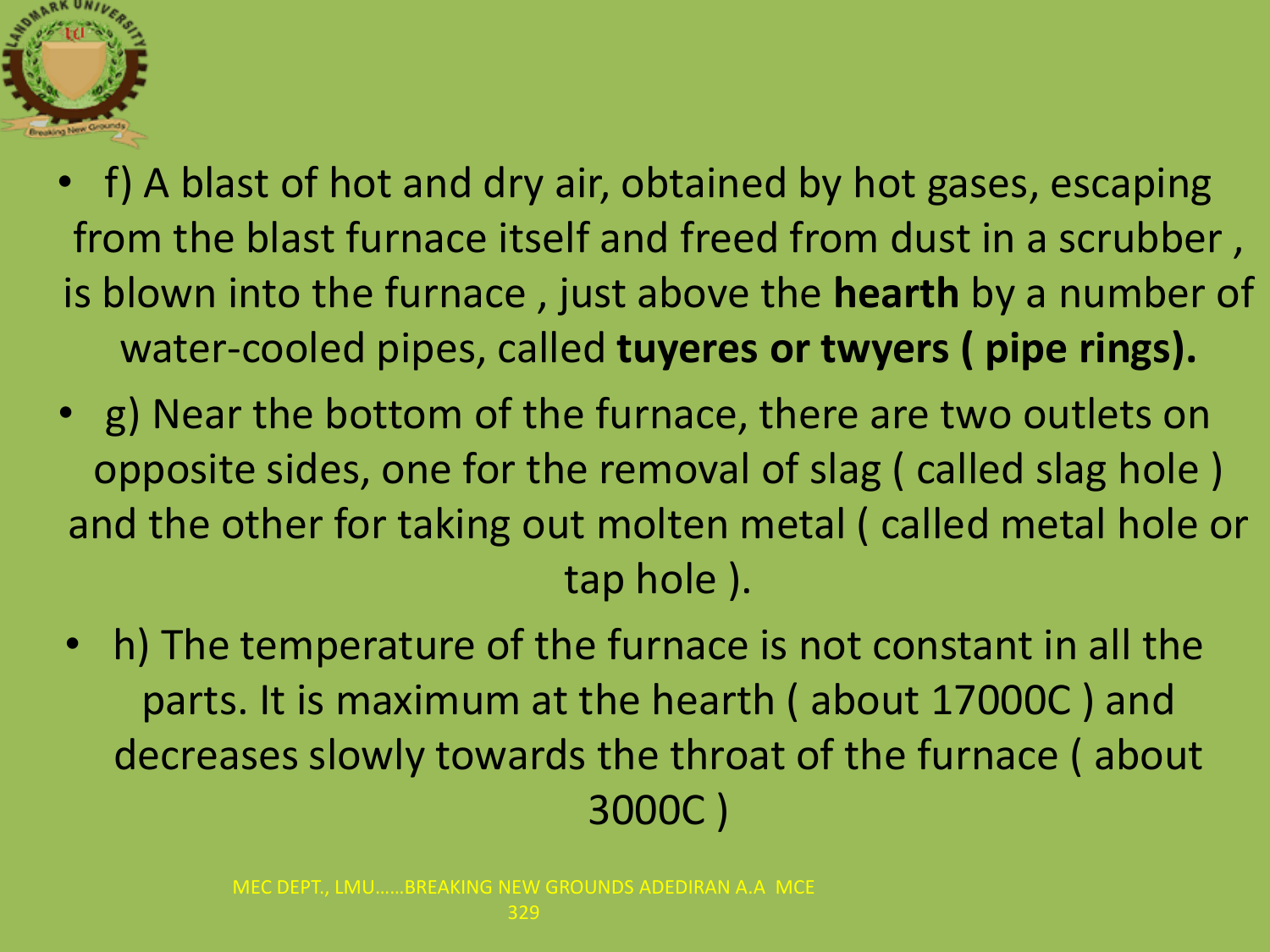

### **The Process**

- The charge ( roasted ore + coke + limestone in the proportion 8: 4:1 ) is introduced in the furnace from the top. Simultaneously, the furnace is lit and a hot blast of air is passed through the tuyeres. The different heat zones of the blast furnace are shown in the figure.
- **Reactions in the blast furnace**
- Following chemical reactions take place in different zones of the blast furnace.
- (i) **Zone of reduction – ( 300<sup>0</sup>C to 800<sup>0</sup>C - i.e. dull red heat )**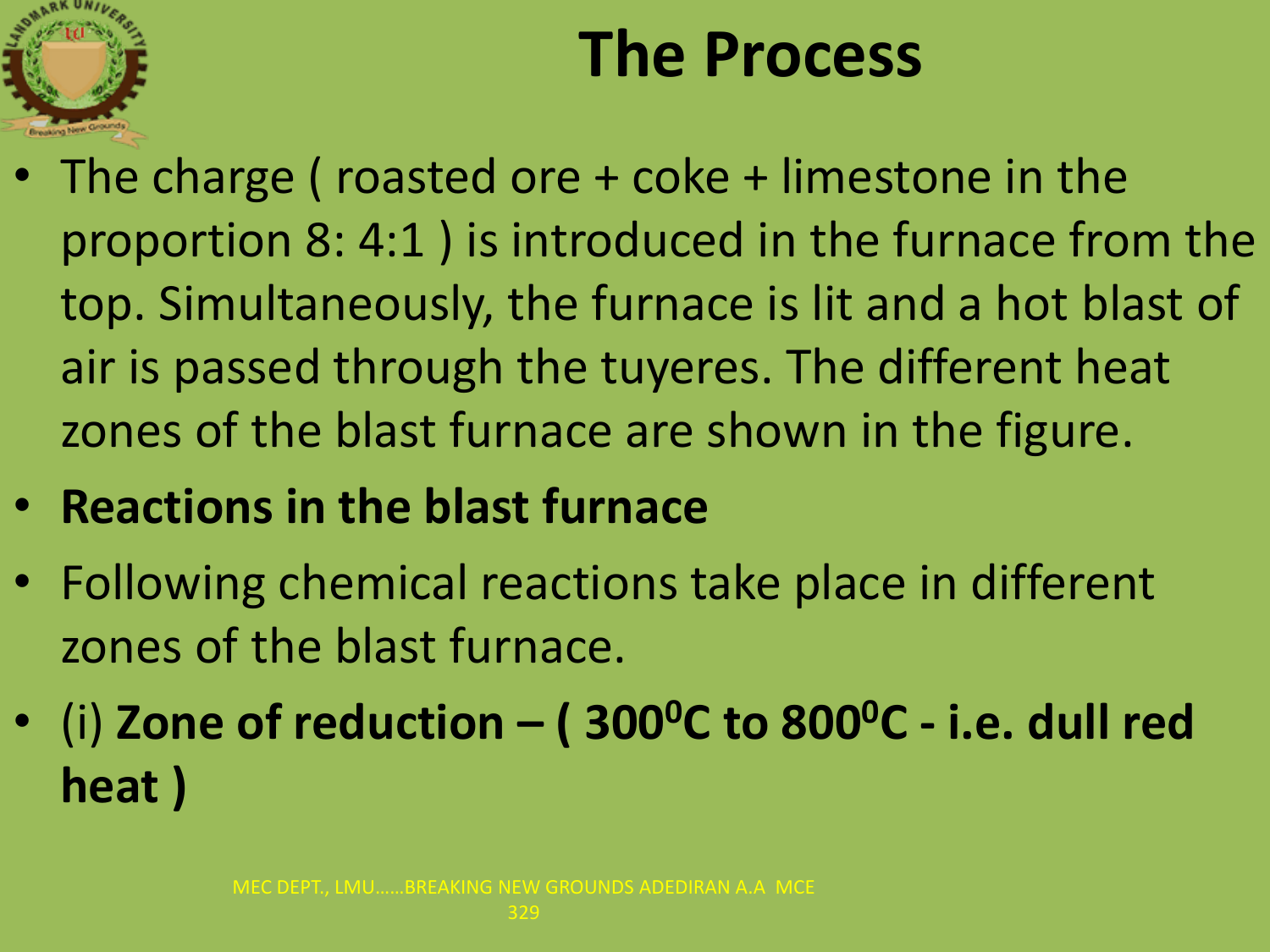

- This is the uppermost zone of the blast furnace. It is called the zone of reduction. Here the iron oxide from the charge is reduced by carbon monoxide to spongy iron.  $Fe<sub>2</sub>O<sub>3</sub>$  + 3 CO  $\rightarrow$  2 Fe + 3 CO<sub>2</sub>  $\uparrow$ 
	- The reduction of Fe<sub>2</sub>O<sub>3</sub> actually takes place in following three stages.
	- a) Conversion of ferric oxide to ferroso ferric oxide

$$
3 \text{ Fe}_2\text{O}_3 + \text{. CO} \rightarrow \text{CO}_2 + 2 \text{ Fe}_3\text{O}_4
$$

b) Conversion of ferroso – ferric oxide to ferrous oxide.

$$
Fe3O4 + CO \rightarrow CO2 + 3 FeO
$$

c) Conversion of ferrous oxide to metallic iron.

 $FeO + CO \rightarrow CO<sub>2</sub> + Fe$ 

- When the spongy iron falls in the middle region ( zone of heat absorption ), limestone,  $\text{CaCO}_3$  decomposes to give CaO (lime) and CO<sub>2</sub>. Lime thus obtained acts as a flux. It combines with silica to form a fusible ( meltable ) slag.
- $CaCO<sub>3</sub> \rightarrow CaO + CO<sub>2</sub>$ ; CaO + SiO<sub>2</sub>  $\rightarrow$  CASiO<sub>3</sub> (slag)
- (ii) **Zone of heat absorption – ( 8000C to 12000C – i.e. bright red heat )**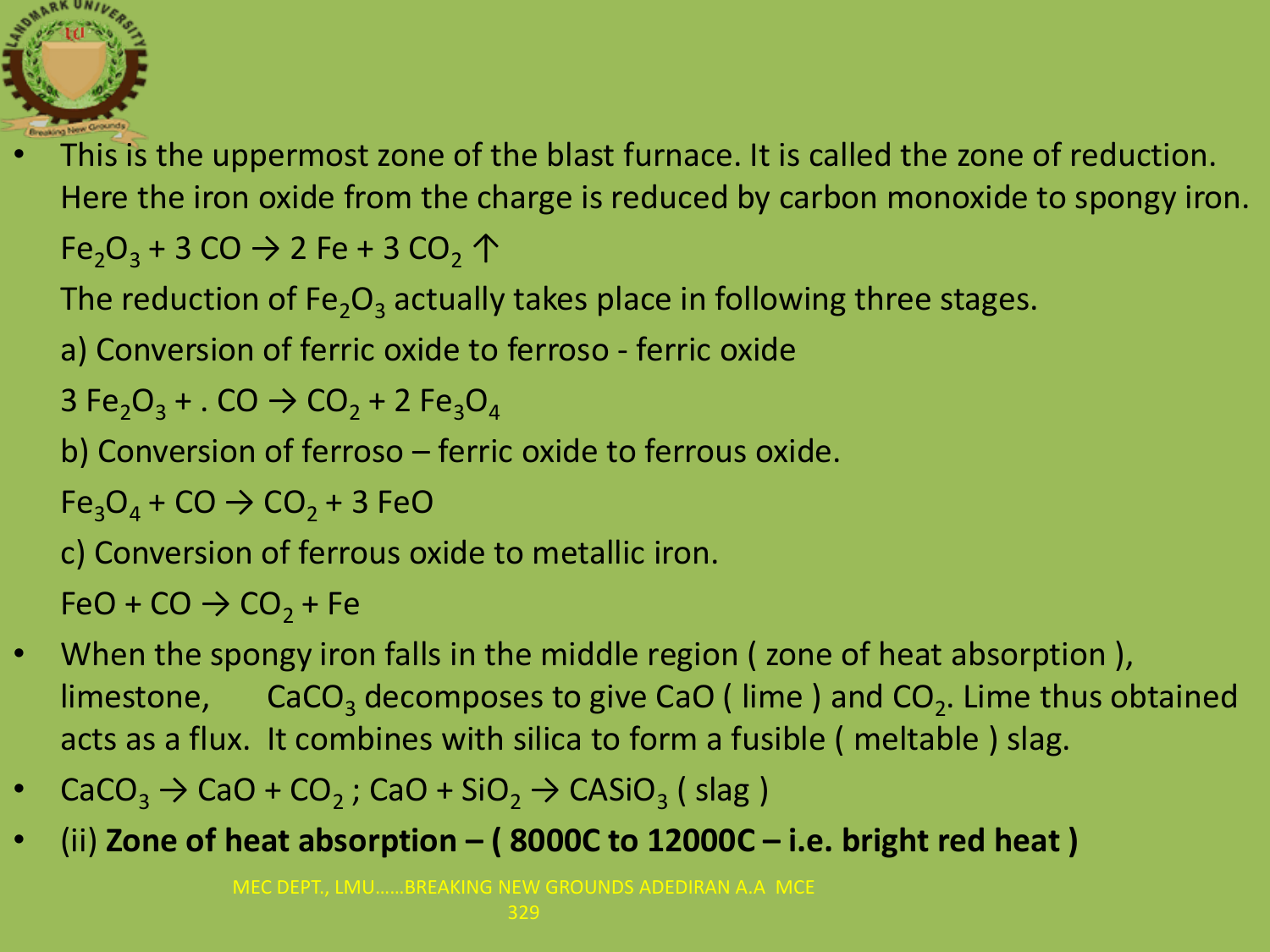

• This is the middle part or zone of the blast furnace. In this zone, the ascending  $CO_2$  is reduced to carbon monoxide when it reacts with carbon ( coke ).

 $CO<sub>2</sub> + C \rightarrow 2 CO - 39$  kcal

• As the reaction is endothermic, the temperature in this region falls and comes in the range  $800^{\circ}$ C – 1000<sup>0</sup>C.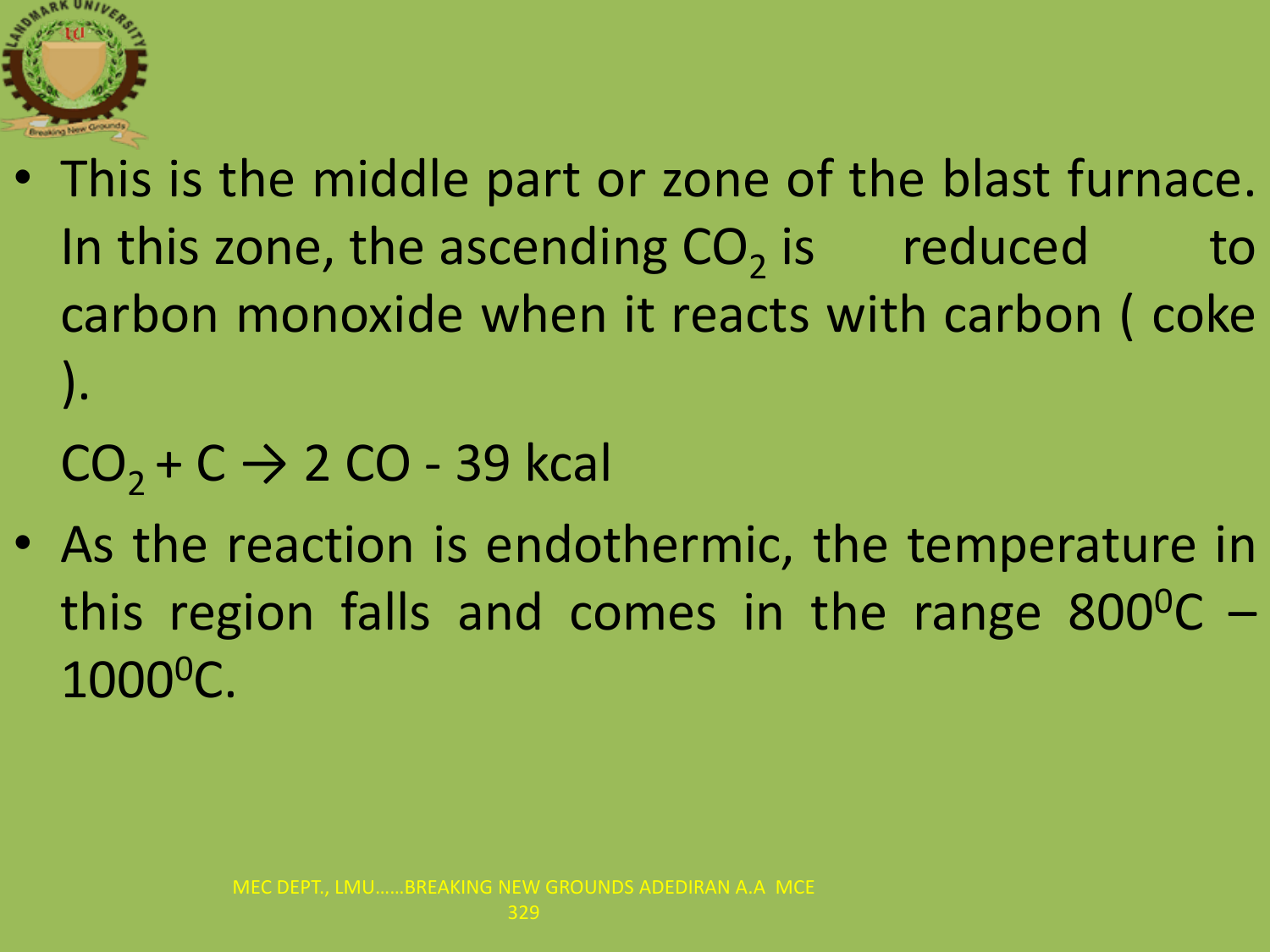

### (iii) **Zone of combustion – ( 1300<sup>0</sup>C to 1500<sup>0</sup>C – i.e. white heat )**

This is the zone near the tuyeres . Here the carbon burns to form  $CO<sub>2</sub>$  producing tremendous amount of heat.

 $C + O_2 \rightarrow CO_2 \uparrow + 97$  kcal

The heat evolved raises the temperature to 1500<sup>o</sup>C. As the hot gases go up and meet the descending charge, the temperature falls slowly to about 1300<sup>0</sup>C.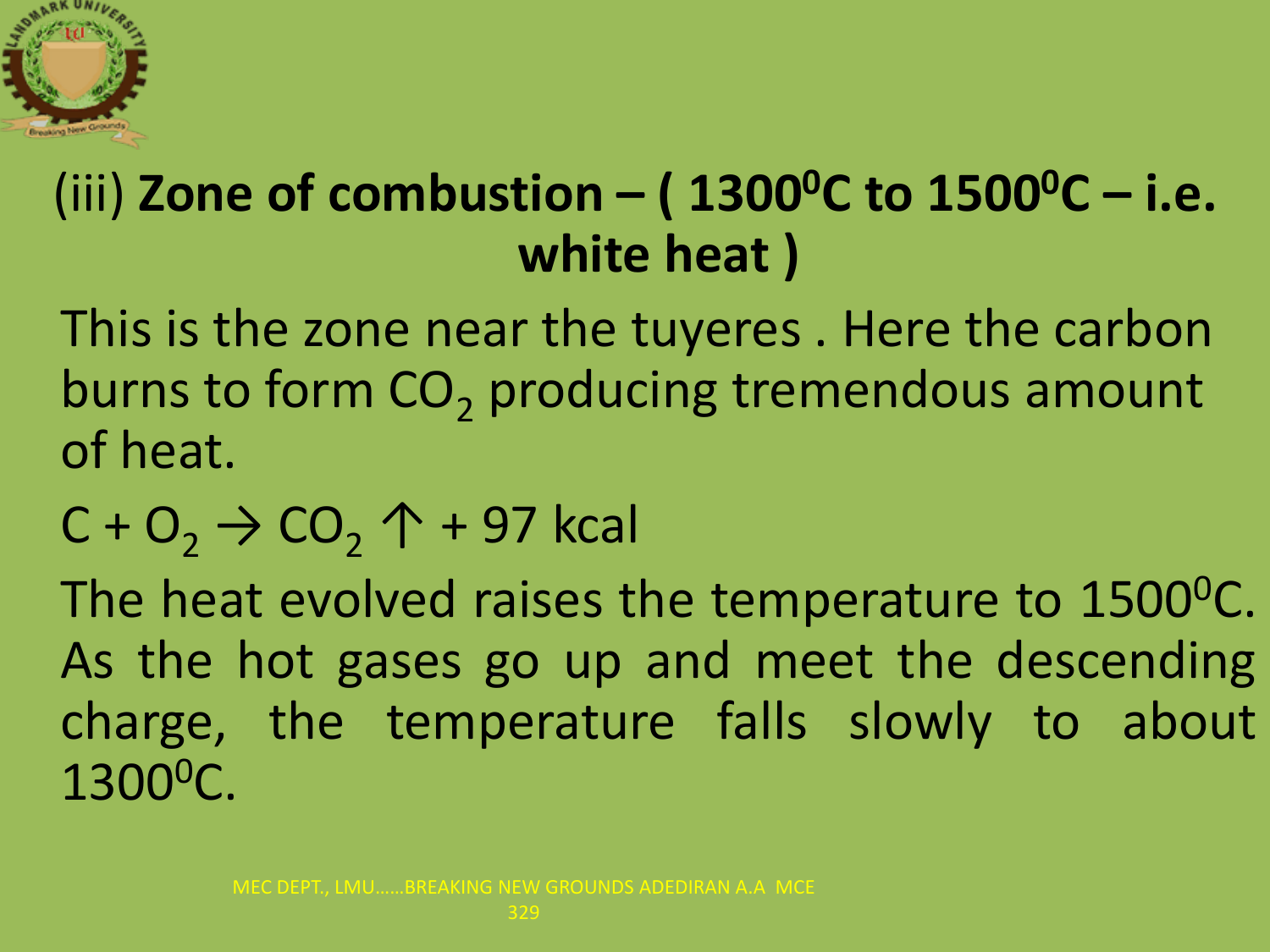

# (iv) **Zone of fusion – (1500<sup>0</sup>C to 1900<sup>0</sup>C )**

- In this zone, the spongy iron melts and dissolves some carbon, phosphorus and silica.
- The molten iron collects at the bottom of the furnace while the fusible slag floats on it and protects the iron from oxidation. The layers of molten iron and slag are withdrawn through separate tapping holes from time to time.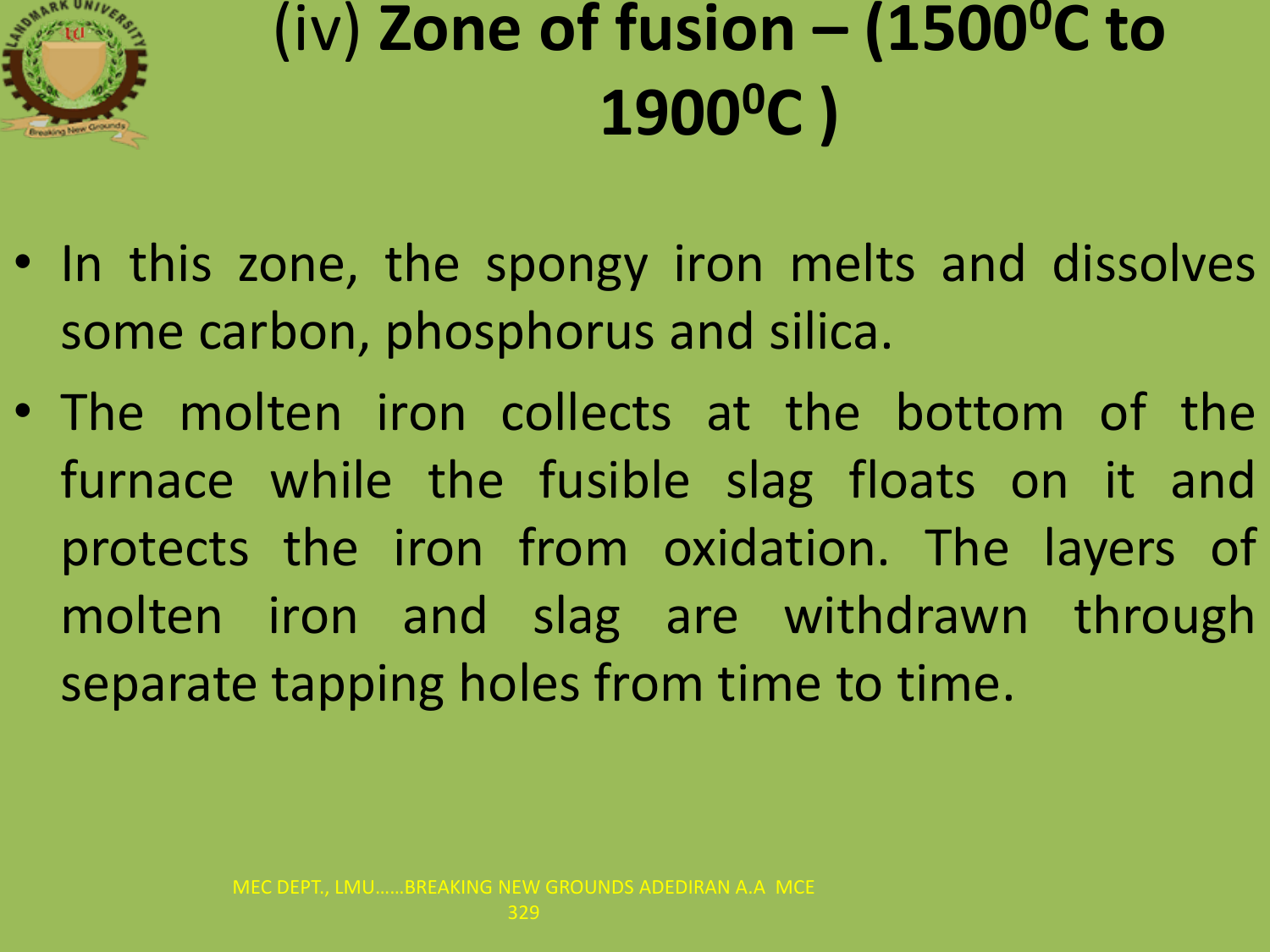

- The process is economical as it is continuous one. The waste gases containing about  $25\%$  CO,  $15\%$  CO<sub>2</sub>, 56%  $N_2$  and 4%  $H_2$  are let out through the outer pipe. These are burnt with air to produce heat which is used for preheating the air blast passed through the tuyeres. The blast furnace can work day and night for years together. Iron so obtained is known as **Pig Iron. It is remelted in a vertical furnace ( known as cupola )and**
- can be cast or poured into moulds. It is then called **cast iron. Thus cast iron is obtained** after remelting pig iron.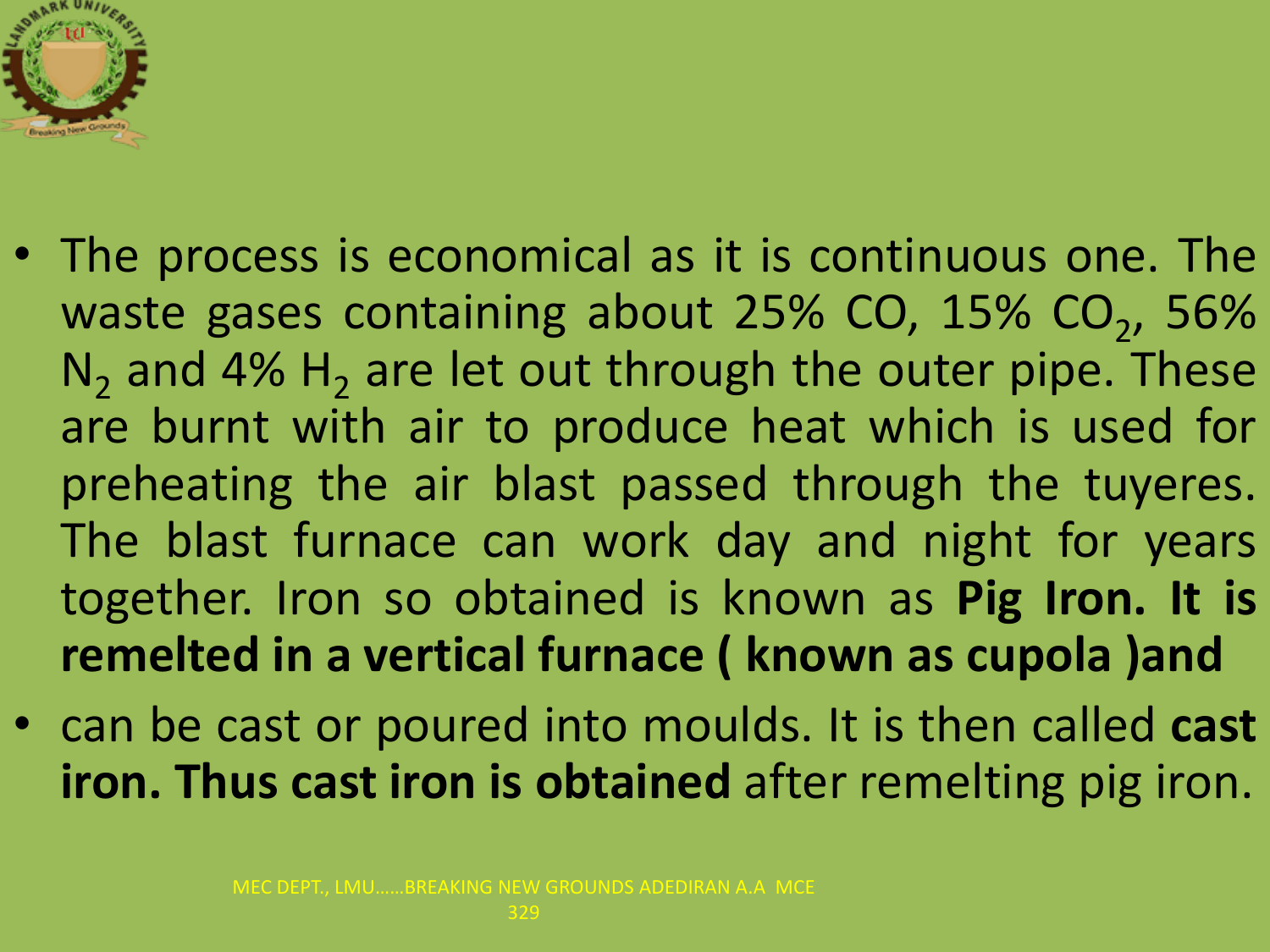

### **Varieties of cast iron**

• When pig iron in the blast furnace is suddenly cooled, crystalline cast iron is obtained. It is known as **white cast iron. In this form, carbon is present in the combined** state as iron carbide. It is very hard and white in colour. On the other hand, if molten iron is slowly cooled in sand moulds a graphite coloured iron is formed. It is known as **grey cast iron. In this type, a part of carbon separates out as graphite and gives grey colour to** the metal. It is softer and more coarse grained than the white form.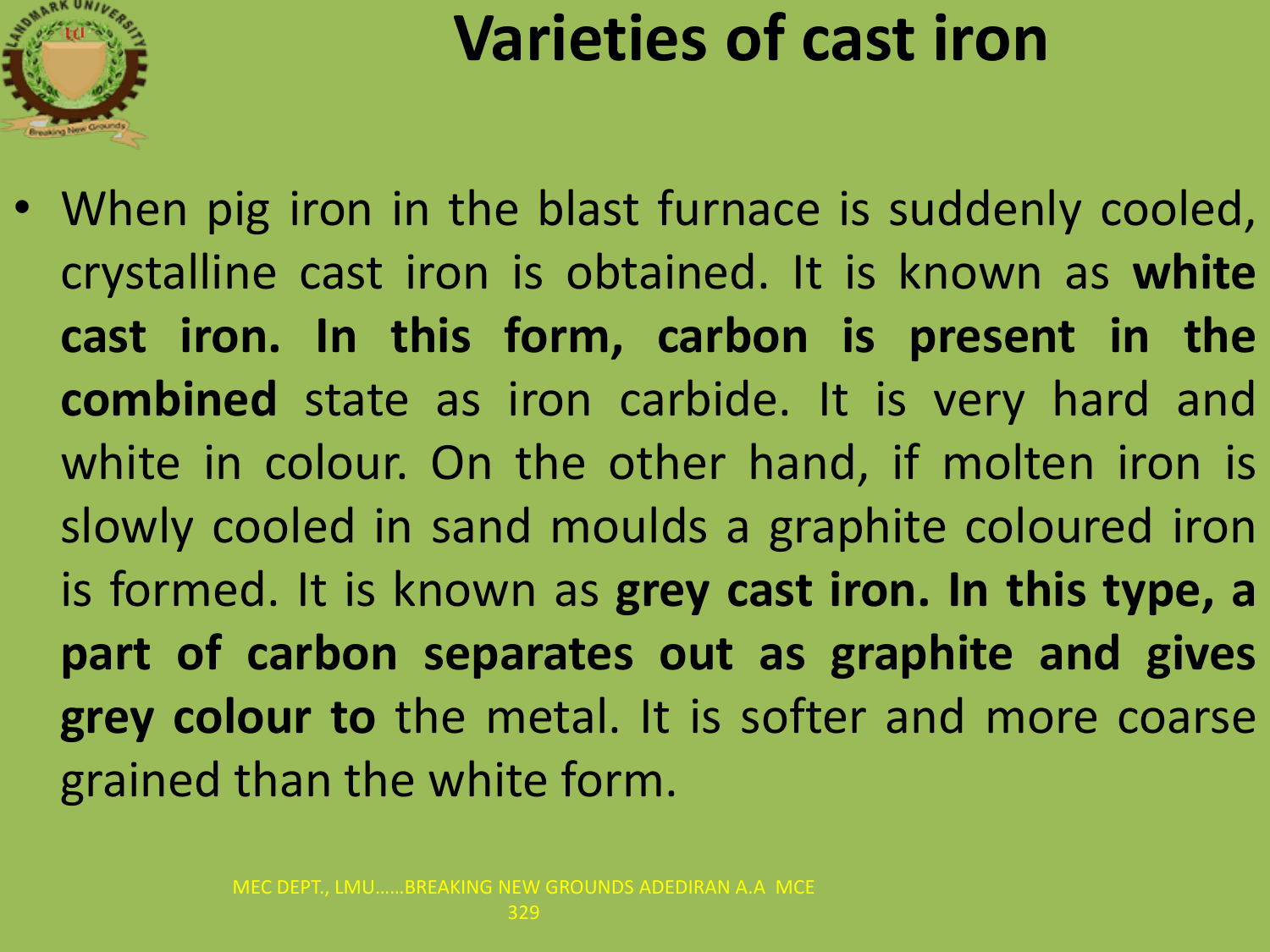

### **Products of Blast Furnace**

• The products of blast furnace are (i) Pig iron (ii) Slag (iii) Flue gases .

(i) **Pig iron – Average composition of pig iron is : a) Iron – 92 to 95 % , b) Carbon – 2.5** to 4.5 % c) Silicon – 0.7 to 3% d) Phosphorus –0.5 to 1 % e) Manganese - 0.2 to 1 % f) Sulphur  $-$  0.1 to 0.3 % (ii) **Slag - It is mostly calcium silicate containing some amount of aluminium silicate. It** Contains 55 % SiO2, 30 % CaO and 15 % CO<sub>2</sub> and 15 % Al<sub>2</sub>O<sub>3</sub>. It is useful for road making and cement manufacture.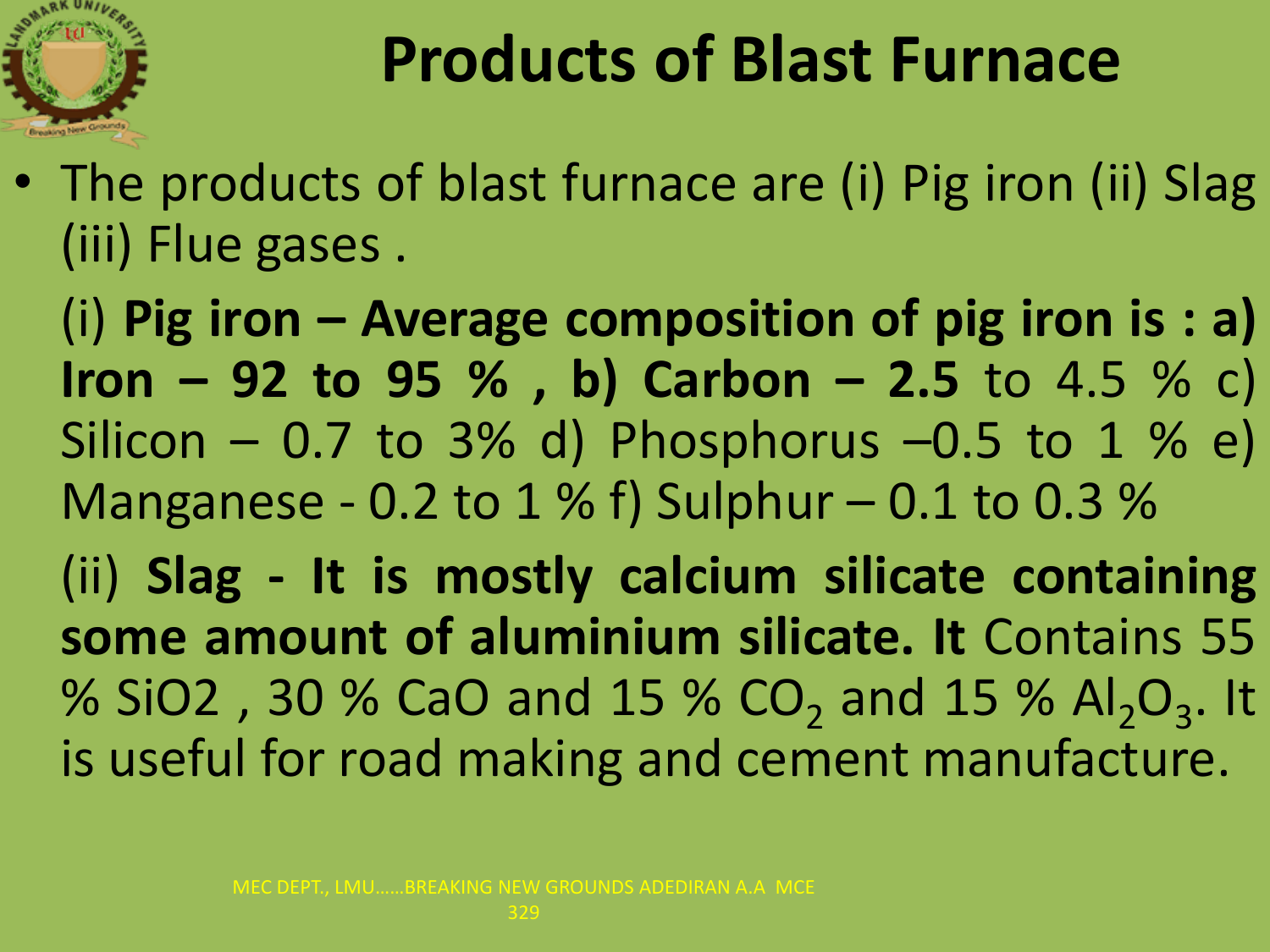

(iii) **Flue gases - The gases leaving the blast furnace through the flue are known as flue** gases. The average composition of the gaseous mixture is a)  $CO - 25$  % b)  $CO<sub>2</sub> - 10$  % c) N<sub>2</sub> – 58 to 60 % d) H<sub>2</sub> – 1 to 2 % Due to the appreciable proportion of carbon monoxide, the gaseous mixture has a fuel value and hence it is used for heating the air blast in Cowper's stoves.

Major part of cast iron is used to manufacture steel. It is also used for casting metal objects such as pipes, railings, weights and heavier parts of machinery.